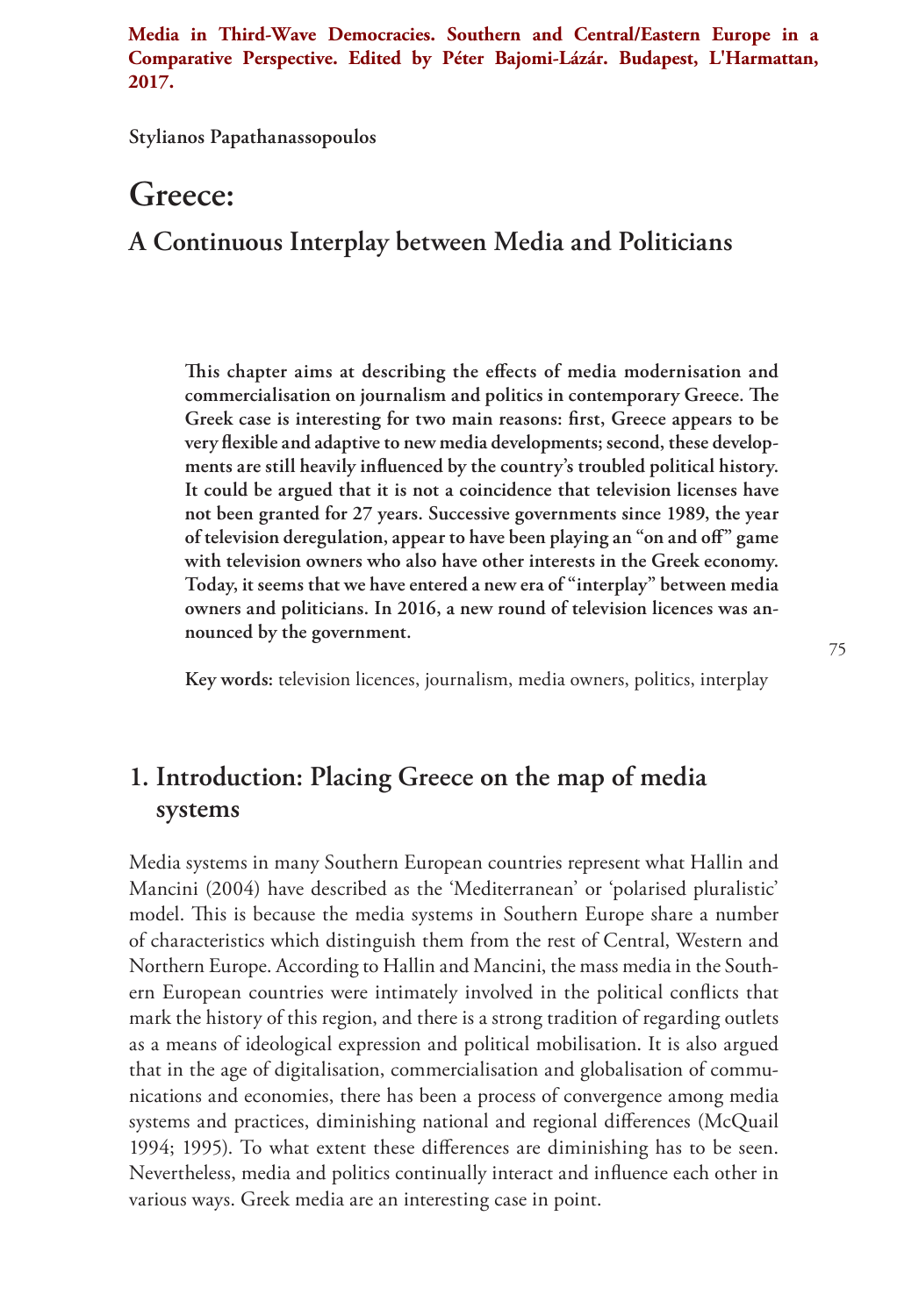Greece is a medium-sized European country, located on the southern part of Balkan Peninsula. By the middle of the 19<sup>th</sup> century, Greece had just emerged from over four centuries of Ottoman rule. Thus Greece was for many decades confronted with the tasks of nation building, which has had a consequence for the formation of the over-extended character of the state (Mouzelis 1980).

The country has a total territory of 132,000 square kilometres, and a population of almost 11 million. About 4 million people are concentrated in the wider metropolitan area of the capital, Athens, and about 1.2 million in the greater area of Thessaloniki. This extreme concentration is one of the side-effects of the centralised character of the modern Greek state and the unplanned urbanisation of the country since the 1960s. Unlike the population in many other European countries, almost all Greeks—about 98 per cent of the population—speak the same language, Greek, as a mother tongue, and share the same, Greek Orthodox, religion.

At the same time, however, Greek political life has been dominated by profound cleavages between 'modernists' vs. 'traditionalists' in the cultural sphere, 'leftists' vs. 'rightists' in the political sphere and, more recently, the pro-Euro vs. the pro-drachma followers in the economic sphere (Demertzis & Charalambis 1993, Demertzis 1996). The Greek Church has always played a role in influencing the attitudes of Greek society.

Democracy had little real success in the birthplace of Western democracy. Modern Greece faced continuous political upheavals until 1974. After the Civil War in the aftermath of the Second World War, Greece struggled to consolidate democracy. In 1967–1974, a Junta was imposed by the Armed Forces. With the Restoration of Parliament in 1974, Greece entered a phase of western-type parliamentarism, but liberal institutions were only partly consolidated in the country. This is of profound importance when it comes to understanding the media system in Greece as well as in other Southern European countries.

Arguably, these structural preconditions, along with an atrophied civil society and a late development of the domestic capital stock, have been conducive to a model culture of an interventionist state. Much of Greece's uniqueness is said to reside within the leading role that the state has taken in promoting the economic development of the country (Featherstone 1994). In fact, the slow development of the private industrial and services sector and its dependence on an interventionist state has meant that the state has become ever more autonomous vis-à-vis the rest of society. As Vergopoulos put it: "Ever since the middle of the nineteenth century, nothing could be done in Greece without it necessarily passing through the machinery of the state" (quoted in Mouzelis 1980: 248). This situation has also been attributed to a weak civil society, as a consequence of which the state has had to support society in building up politico-ideological orientations (Mouzelis 1980). On top of that even the business elites have failed to form well-organised and cohesive pressure groups. Mouzelis (1980) noted that, because of the persistence of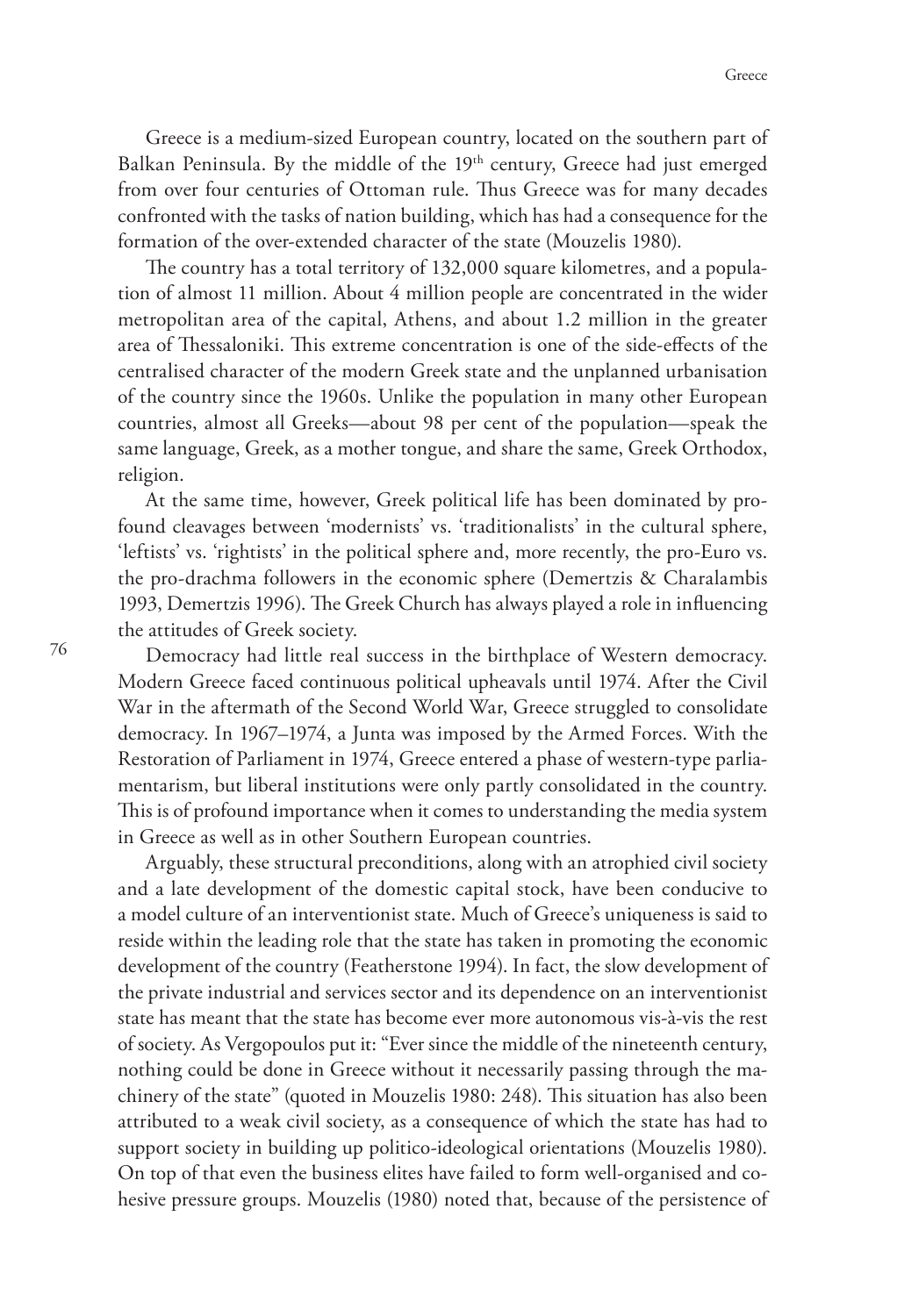patronage politics, even political parties and interest groups had to be articulated within the state apparatus. The politicisation of business is a result not only of the important role that the state plays in the economy, but also of the nature of the political process. "What was important for an interest group", write Lanza and Lavdas (2000: 207) about Italy and Greece, "was its ability to establish a special and privileged bond with a party, a sector in the public administration, a branch of the executive, a politician or a civil servant. In this way, institutions became permeable; otherwise they remained totally impermeable."

 Thus, it is not a coincidence that there are high levels of particracy in Greece. At the core of this particracy stands, as noted, the over-extended character of the state. Parties are managing this all-powerful state, and thus their position of significance is structurally guaranteed. Despite the gradual erosion of voters' psychological attachment to parties and the undermining of (bureaucratic) clientelism, the financial basis of particracy in the late 1980s and the 1990s, the party structure in Greece seems to be maintained by popular vote. Parties are simultaneously instruments of conflict (since they promote conflicting policies) and instruments of integration to the extent that it is conflict that organises political life (Diamandouros 1993, Charalambis 1989 & 1996). Thus their capacity to organise conflict is one of their most important and enduring attributes, while their power is directly related to their ability to polarise opinion (Wattenberg 1991). These functions are the hermeneutic pillars of bipolarism in Greece. Their qualifying characteristic is that they organise reality in terms of party-relevance; at the same time, they may incorporate varying levels of ideologisation, personalisation, historical indexing, and intensity of conflict. The conflict element of this *interparty schism* performs the dual functions of polarising and of defining (Samaras 2002). The major interpretative poles during the last 40 years have included the cleavage between the centreright Nea Dimokratia–ND and the centre-left PASOK. Nowadays, in the era of fiscal crisis and the never-ending austerity measures, this cleavage lies between pro-austerity/EU–IMF policies parties such as New Democracy and PASOK, and the anti-austerity/'Keynesian' policy parties such as the leftist SYRIZA, the communist KKE, the leftist DIMAR, and the rightist Independent Greeks and the fascist Golden Dawn.

Transition to democracy is of course a complex process. It involves the transformation of political institutions—including the mass media—and of relationships among political, social and economic institutions. These transformations are often slow and uneven, and for that reason knowledge of political history is crucial to understanding current institutions. It is not a coincidence that the development of the media has been deeply affected by the political patterns of polarised pluralism, and that outlets have historically served, and participated in, this process of bargaining. Even though the media operate in a market framework, outlets offer information, analysis and comment produced by a few elite groups, which address other political, cultural and economic elites in order to send messages and to start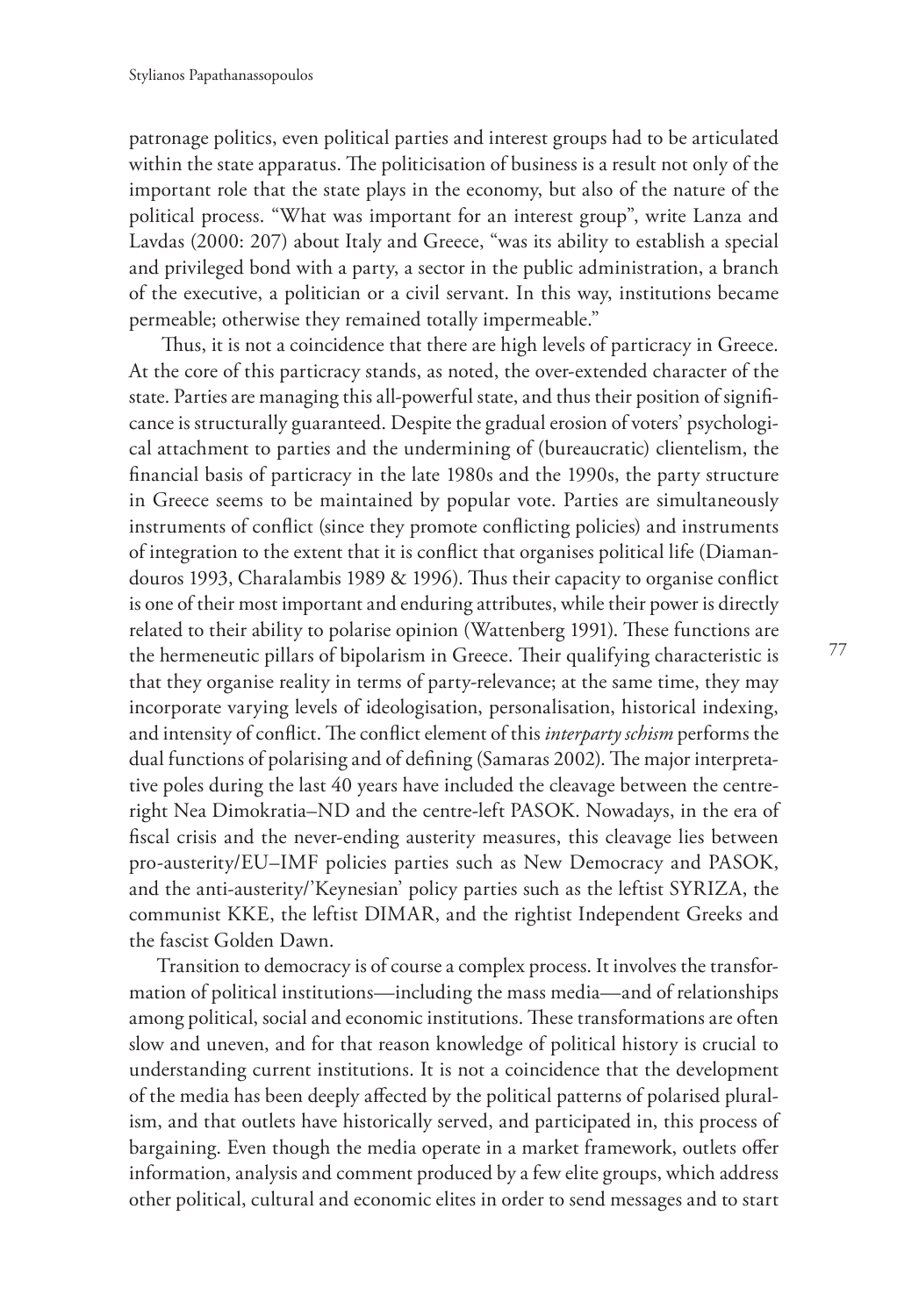negotiations. This pattern has been most characteristic of Italy and Greece, but is seems to apply to the other Mediterranean countries, too. Last but not least, since the state has—due to the atrophied nature of civil society—played a central role in most aspects of social and economic life, it has also affected the development of the printed press and the electronic media.

This chapter will describe the effects of media modernisation and commercialisation on journalism and politics via the case of contemporary Greece. The Greek case is interesting for two main reasons: first, Greece appears to be very flexible and adaptable to new media developments; second, these developments are still heavily influenced by the country's troubled political history.

#### **2. The state and the media**

The Greek state has played a decisive role in the media sector, especially in broadcasting. The interplay between the state and the media has largely arisen from the tensions within Greek society itself. In the case of the Greek media, the state may intervene in various ways (Hallin & Papathanassopoulos 2000). First, the birth of the modern Greek print press largely coincided with the struggle for independence from the Ottoman rule in 1821 (Koumarianou 2005), while its development paralleled the growth of political life in the nascent Greek nationstate (Papadimitriou 2005).

Second, the Greek state has subsequently also played an important role as an owner of media enterprises. The electronic media have traditionally been under the total and tight control of the state. The general pattern of the broadcast media in the state monopoly era was that a transfer of political power was followed by an equivalent change-over among the executives of state media institutions. In other words, all key radio and television appointees were politically sympathetic to or affiliated with the government of the day, reflecting a tradition of political clientelism in Greece. Responsible posts in state broadcasting have traditionally gone through rapid changes in personnel. News and editorial judgments of particular importance would be made in close agreement with the government's position on a whole range of policies and decisions. This attitude of the Greek state has remained one of the most important features of the state electronic media. It is not surprising that various recommendations by foreign experts concerning the structure of state broadcasting were half-adopted or entirely neglected by most governments (Papathanassopoulos 1990, Papathanassopoulos 1997).

Third, in a more indirect but nonetheless effective way, the state has enforced its policies on ownership as well as the unwritten rules of power politics by using a wide range of means of intervention. These means include sizeable financial aid to the press, on which individual enterprises have become dependent (Papathanassopoulos 2014a). The central role of the state in the Greek media system has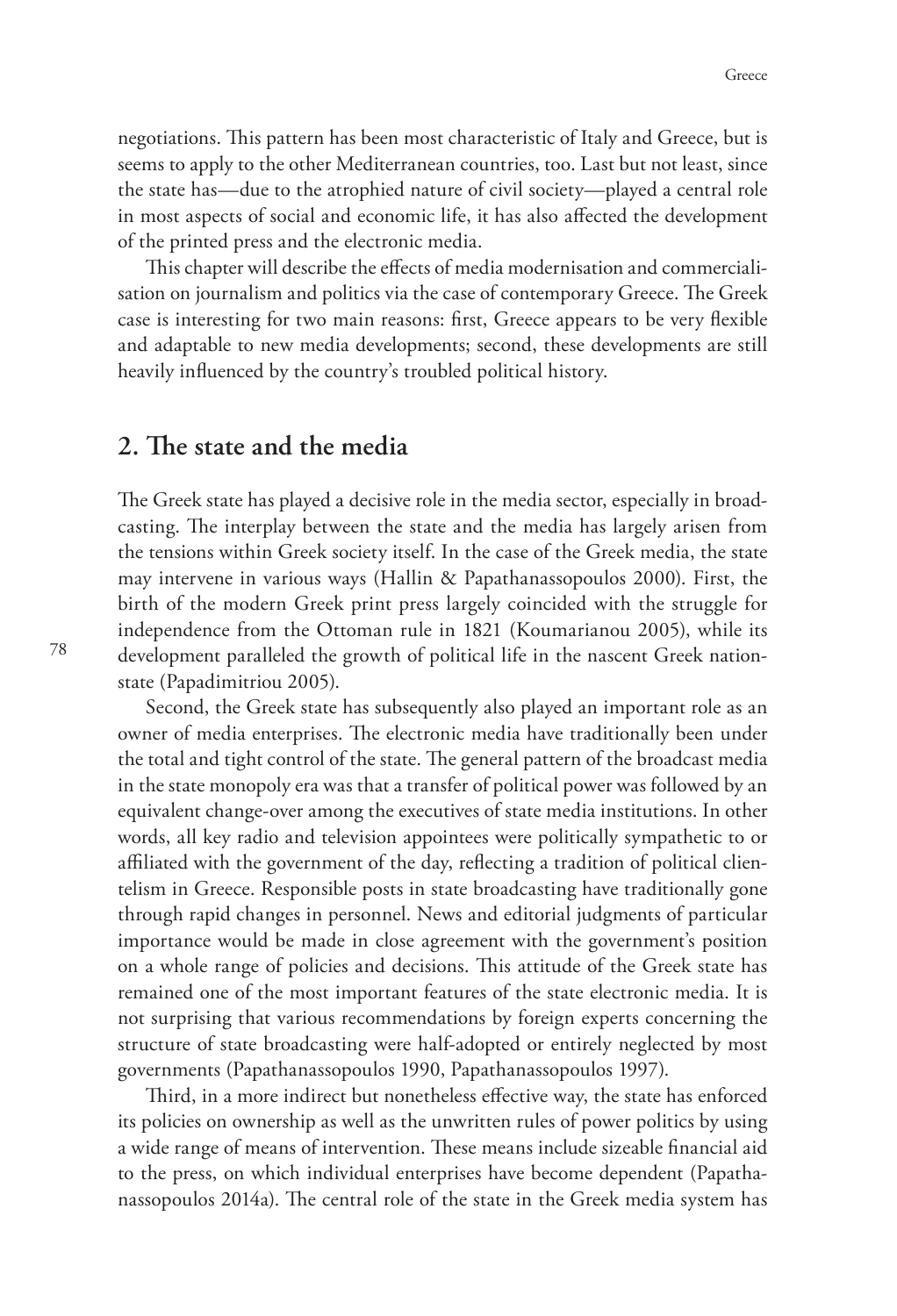no doubt limited the tendency of the media to play the 'watchdog' role so widely valued in prevailing liberal media theory. The financial dependence of the media on the state has been combined with the intertwining of media and political elites within a highly centralised state polity. This has led to a journalistic culture which has historically been cautious about reporting news which would be embarrassing to state officials.

Fourth, this political context has made the Greek media system less self-regulatory and the regulatory bodies less independent compared to their counterparts in liberal countries like the United States, the United Kingdom, and the democratic corporatist countries.

Sixth, the trends above reflect to certain extent the tradition of political clientelism in Greece which has been 'imposed' on the media system as well. Clientelism has affected the content of the media—initially the press, and later the electronic media—as a means of negotiation among conflicting elites rather than one for the information of the public. As Leandros commented (2010: 890): "The entry of industrialists, ship-owners and other business interests into the media scene was an important way for these interests to try to influence public opinion and to exert pressure in the political arena to the benefit of their business interests." With the downturn of the economy, this potential benefit, however, has turned out to become a structural flaw.

Seventh, this condition has forced journalism logic to merge with other social logics—of party politics and family privilege, for instance. This damages horizontal solidarity among journalists, as it does with other social groups. Thus, because of the overriding importance of political interests, the journalism culture in the Anglo-Saxon tradition, which has once been manifested both in relatively strong journalistic autonomy and in highly developed systems of ethical self-regulation, is absent in countries with a stronger history of clientelism. A sense of a public interest transcending particular interests has been more difficult to achieve in societies where political clientelism has historically been strong, which contributes to the difficulty of developing a culture of professional journalism.

## **3. The Greek media system today**

Since the fall of the military junta in 1974, the Greek press has undergone a process of modernisation. The introduction of new printing technologies in the 1980s (Leandros 1992), the entry of private investors into the media sector, and strong competition from television have changed the media sector at large (Psychoyios 1992, Zaoussis & Stratos 1992, Paraschos 1995). As a result, the printed press had to reposition itself: editorial content had to become more objective, and close ties with political parties were being loosened. This has partly arisen out of the need to attract a broader spectrum of readers in order to increase circulation in times when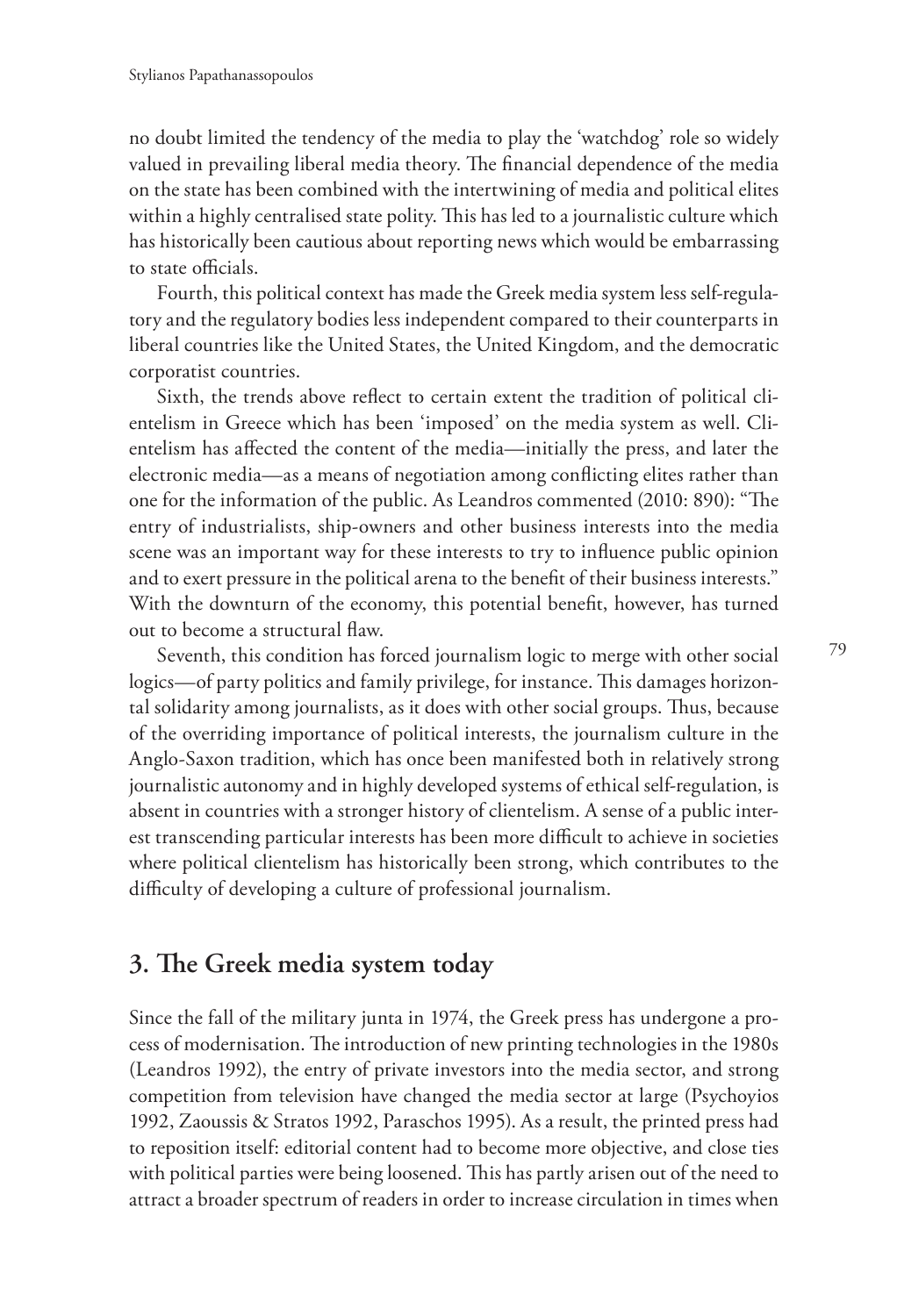the rate of economic and social development in Greece was yet again declining. Yet, in one way or another, newspapers never abandoned their political stance, if not affiliation. This move was partly a reflection of a drift away by political parties themselves towards the major political orientations of the modern Greek electorate. However, the Greek media, collectively, are still a very influential institution, usually aggressive and sensationalist in tone, especially in periods characterised by a climate of political tension and, of course, during times of elections (Komninou 1996).

The deregulation of radio took place in 1987, followed by the deregulation of television in late 1989. As in most European countries, the imminent deregulation of Greek broadcasting was associated with partisan ends, and eventually led by a haphazard reaction of politics, rather than a coherent plan resulting in an overcrowded broadcasting universe (Papathanassopoulos 1997 & 2001). In November 1989, the first private channel called Mega Channel entered the Greek television landscape, and a month later a second channel by the name of Antenna TV followed. Since then, a plethora of national, regional and local television channels have sprung up all over the country without, however, an official license to broadcast. In effect, in Greece 8 national private channels, 3 state channels and 153 local and regional channels are operational. From the very first year of their existence, the general content orientation private channels have dominated the television sector in terms of audience rates and advertising expenditure. At the same time, the emergence of private stations has had disastrous effects on the public broadcaster.

As far as its structure is concerned, the Greek media are primarily characterised by excess in supply over demand. This over-supply appears to be logical, since a plethora of newspapers, television channels, magazines and radio stations have to compete for a small-country audience and advertising market (Papathanassopoulos 1999).

Although the developments in the Greek media sector may not entirely respond to the needs of the advertising industry, it has been surprisingly adaptive to swings in the economic business cycle (Papathanassopoulos 1997). However, the fiscal crisis starting in 2008, coupled with the crisis of the economy, brought about major losses in advertising revenues for the media industry (Korderas 2012) and thousands of media personnel have lost their jobs. While the advertising market has faced collapse since 2008, orders form public works or other public sector government activities have also gradually worsened the situation of the press. This was due to the inability of the state to either pay-off or reimburse the contractors for the public works that it had ordered. This has had a negative knock-on effect on the media in general and newspapers in particular, since the entrepreneurs in public construction projects, who were also active in the media field, could no longer cross-subsidise their media outlets from revenues earned on public orders. In 2013 a major television channel, Alter TV, went bankrupt and closed down. In 2016, Mega Channel, the country's biggest media concern and television market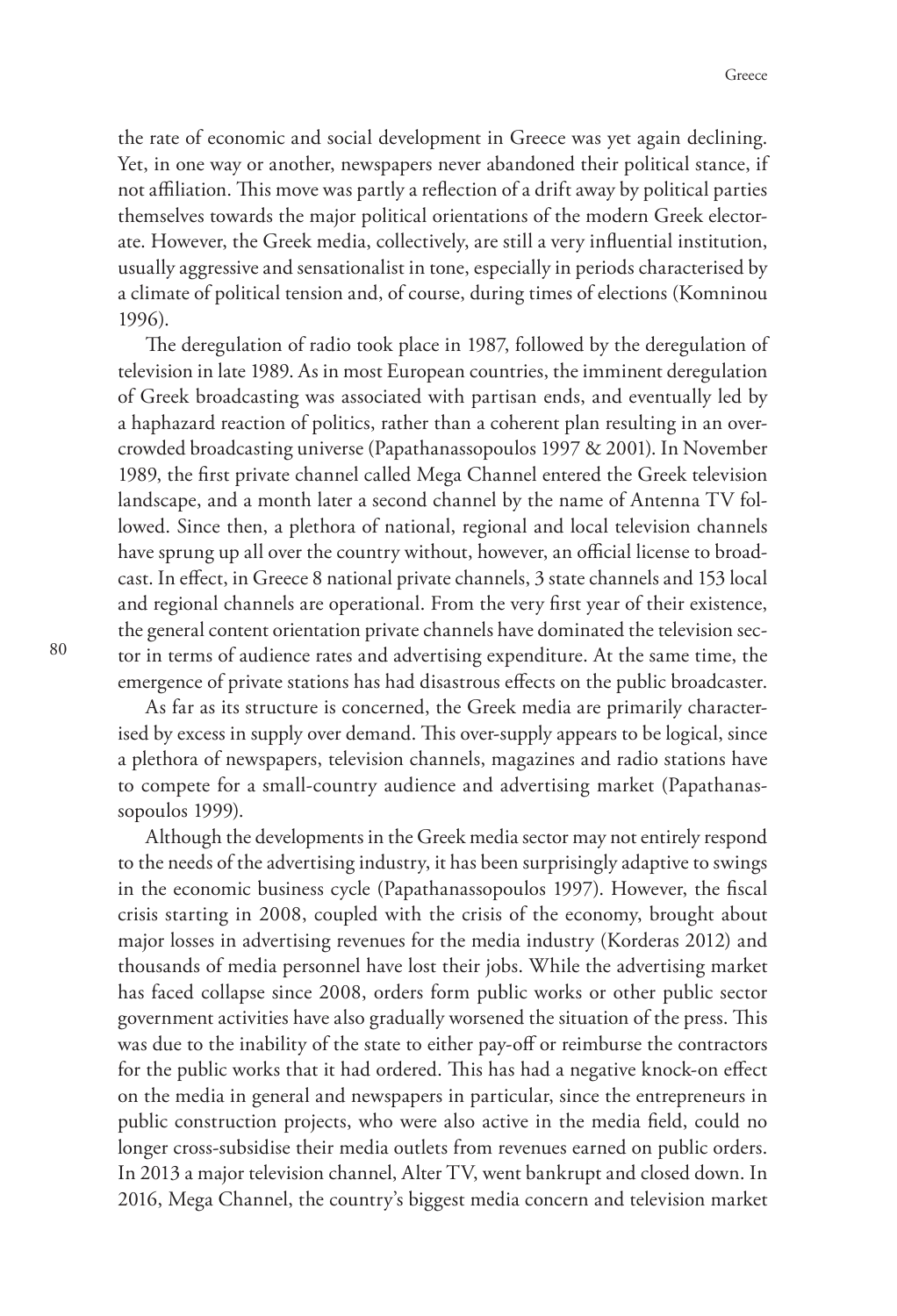leader is "in dire straits." Employees' salaries were cut by 20 per cent, allowing the channel to pay its debts to the banks. Ironically, the main owners of Mega Channel (Lambrakis, Tegopoulos, Bobolas, and Vardinoyannis) have been the owners of the most influential Athenian newspapers as well, and also have interests in travel and culture (Lambrakis), construction (Bobolas), telecommunications (Tegopoulos, Lambrakis), and the shipping and oil businesses (Vardinoyannis). Tegopoulos has gone bankrupt, the Lambrakis group is heavily indebted to banks, while Leonidas Bobolas has been on charges of tax evasion. Bobolas' family is the largest shareholder in Mega Chanel, and he himself was released on bail only after he paid \$1.9 million in back taxes.

Today, all media outlets are facing their most difficult period ever, but it is the print media (newspapers and magazines) which are suffering the most (Papathanassopoulos 2010). Although press decline in terms of sales, readership and advertising revenues is a worldwide phenomenon, the Greek press has entered a state of permanent crisis since the mid-1990s. Since then, fewer and fewer Greeks read a newspaper on a daily basis (Papathanassopoulos 2014a). National newspapers have lost about 15 per cent of their readers, while the biggest losses have been seen in daily editions (ADNA 2016). Some have already closed down, like the wellknown *Eleftherotypia*, a daily that once was the most widely circulated newspapers in the country.

#### **4. The closing-down and re-opening of the public broadcaster**

The independence of all public broadcasters has, to varying degrees, been subject to political disputes in the history of European media. Most countries in Western Europe, however, have succeeded in developing buffer institutions that separate public broadcasting from the direct control of the political majority (Hallin & Mancini 2004). The countries of Southern Europe, however, have not moved as far in this direction. In Greece, as in other counties of the region, the ruling party directly controls public broadcasting. The management of the news divisions of public television changes along with changes in the government, and the news is at important moments mobilised to politically support the government. In Greece, news editorial judgments are expected to be in close agreement with, if not identical to, government announcements across a whole range of policies. A governing board appointed by parliament according to proportional representation therefore results in government control.

ERT's history is often identified with the history of Greek broadcasting, but the emergence of private stations has been disastrous for the public broadcaster. ERT has sharply declined in terms of audience ratings and advertising revenues. Nowadays, 80 per cent of ERT's funds derive from the license fee and 20 per cent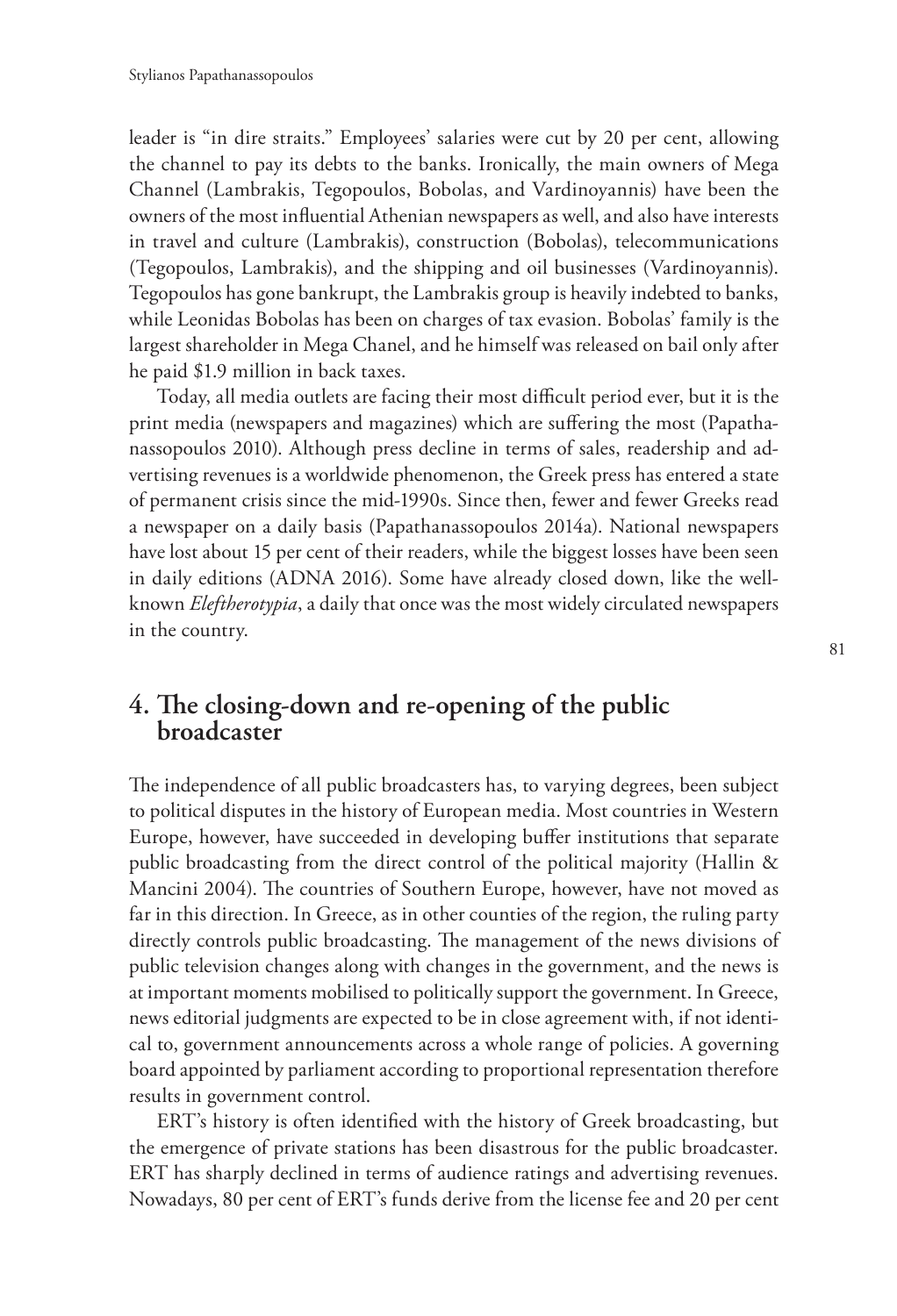from advertising. In effect, ERT's three channels have witnessed a steady erosion of market share since private television channels were launched in late 1989. ERT's management and the government realised that the public broadcaster could no longer justify its presence in the system. ERT was too bureaucratic, in debt (with an accumulated debt of 112 million euros by 1997), its programming was uncompetitive, and its news output was lacking credibility. Moreover, since 1989, politicians have been unable to approve any of the numerous plans for the public broadcaster's salvation.

In 1997, ERT's management, under the government's instructions, changed the face of the state broadcaster in order to re-approach the Greek public. In effect, the first channel ET1 became a general quality entertainment channel and adopted a family entertainment profile. The second channel, formerly known as ET2, does not exist any more: it has been re-launched and dubbed NET (Nea Elliniki Teleorasi–New Hellenic Television). It is mainly a 24-hour information channel with news bulletins, information programs, talk shows, documentaries and live soccer games. Other programmes include the local version of international formats such as *Who Wants to be a Millionaire?* as well as content from the History Channel. ET3 is rather independent from the main corporation and has formed its programming independently from the other two channels of ERT.

Moreover, ERT's management aimed to reduce labour costs by applying a system of voluntary retirement to some of its personnel. It also decided to reduce the number of external collaborators and to increase the productivity of the existing staff. These measures failed to bring impressive financial savings, since it had to increase their numbers to fulfil its new ventures. Nevertheless, financial problems did not disappear. This could be attributed to two reasons: first, the acquisition of expensive premium programming such as live soccer games; and second, ERT employed a considerable number of personnel, indeed quite a high number considering the Greek market size.

While there was no digital or analogue cable television service in Greece, digital terrestrial television became the next priority for the country, mainly due in part to the EU recommendation for member-states to switch from analogue to digital broadcasting by 2012 (see Iosifidis 2006). The government aimed to undertake the integration of the Greek television industry into DTT through the public broadcaster (Papathanassopoulos 2014b).

As in many other European countries (Iosifidis 2007b), ERT acted as a pioneer, introducing DTT exclusive television services to the Greek public. The digital channels are being broadcast free-to-air and are funded exclusively from ERT's budget, as they carry no advertisement. ERT's digital terrestrial offerings were only available in Athens, Thessaloniki and a handful of other major cities. In effect, the Law of 2007 foresaw that 15 per cent of the taxes earmarked for ERT would go to the new public-private digital company, and allowed the ERT board to provide material resources for the new company. ERT's union of employees, called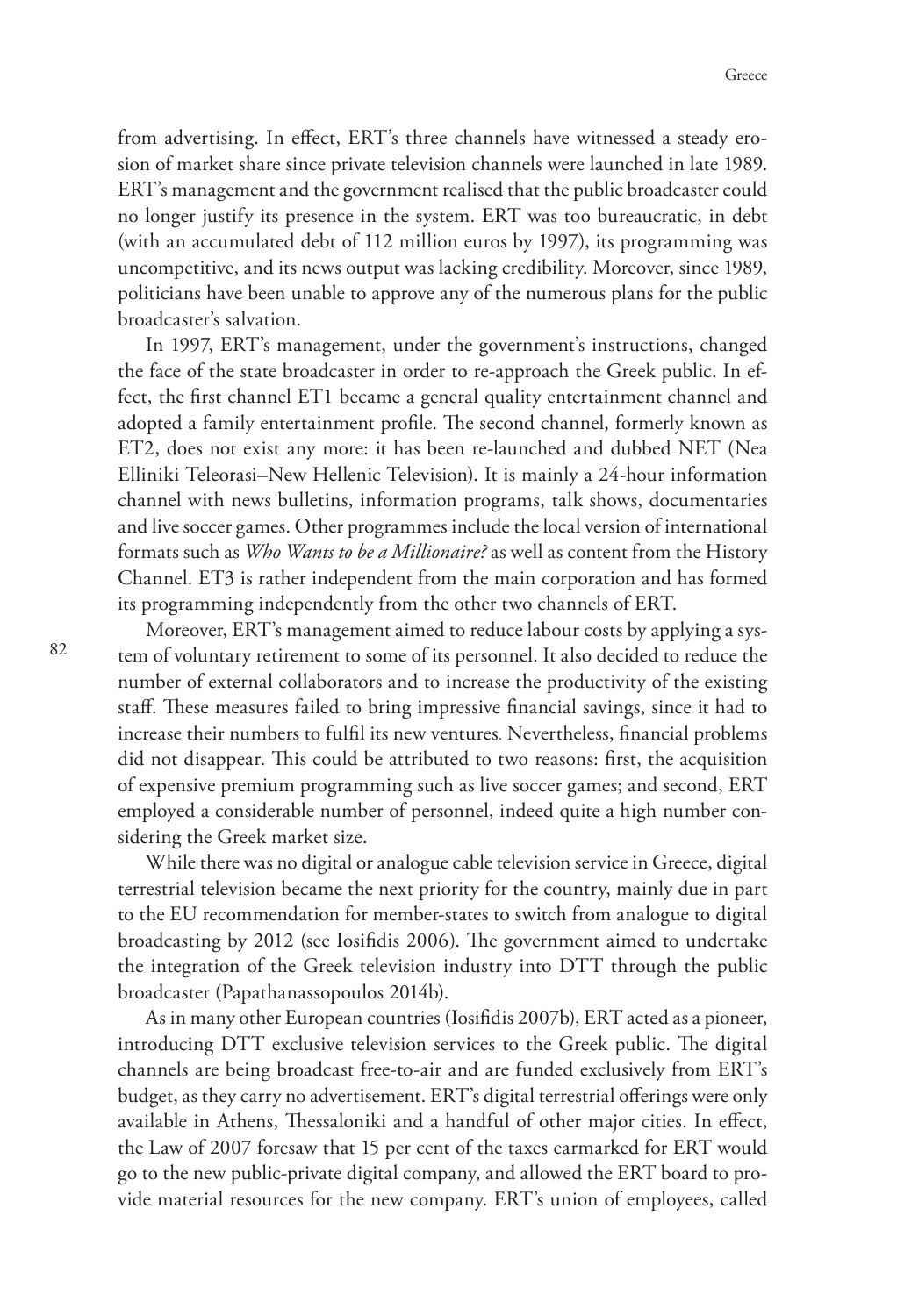POSPERT, conducted a series of work stoppages to protest the Bill as a threat to the public character of ERT, bringing newscasts to a temporary standstill. ESIEA, the Union of Athens Dailies1 Journalists, and the Greek Federation of Labour supported POSPERT's protest. The government responded that ERT Digital was created by the previous socialist government, which also envisaged the entire privatisation of ERT Digital.

At the same time, the private terrestrial broadcasters accused the government of giving the 'green light' to the public broadcaster to enter the digital terrestrial landscape, while they were left with promises only.

The then two major political parties (the conservatives and the socialists) were climbing on and off the commercial bandwagon, ERT became a minority service in terms of audience ratings and advertising revenue. Then the financial crisis affected the public broadcaster, too. ERT abandoned its digital channels through ERT Digital. International channels such as BBC News World, TV 5 Europe, and Deutsche Welle started broadcasting in their digital frequencies. In the meantime, the Samaras Government was critical of ERT, since it considered that ERT's Union was overwhelming in favour of the opposition, in particular the leftist SYRIZA party, a fact that was reflected in the public broadcaster's news output.

On Tuesday, 11 June 2013, the screen of the public broadcaster ERT went black. In effect, it was practically closed down overnight. The radio stations of the Greek public broadcaster had already been silent for a few hours. The conservativeled coalition government had a few hours earlier announced its decision to close down and to subsequently restructure the Greek public broadcasting corporation ERT "on the right track."

The closing down of the public broadcaster by the government provoked an angry reaction among oppositional parties and trade unions. The opposition, led by the SYRIZA party, claimed that the government had fired ERT's 2,500 employees in order to prove to Greece's international lenders (the so called 'Troika,' including the International Monetary Fund, the European Commission, and the European Central Bank) that it was serious about cutting the country's bloated public sector.

ERT was replaced by a new public broadcaster, NERIT. As the closing down of ERT was a permanent bone of contention, those responsible for NERIT could not do anything. The government declared that (in theory at least) the broadcaster would be independent in line with Western counterparts. However, in reality the government regarded it as its own political mouthpiece. It is not a coincidence that its chairman and managing director Professor Antonis Makrydimitris and his deputy, journalist Mr. Rudolph Moronis, resigned after just four months of their assignment. As Mr. Moronis wrote in his Facebook account: "When they (the government) said they wanted a true public service broadcaster, the problem was they did not mean it." At the same time, the last resort of POSPERT was an attempt to rally people in northern Greece against the government "of Athens" by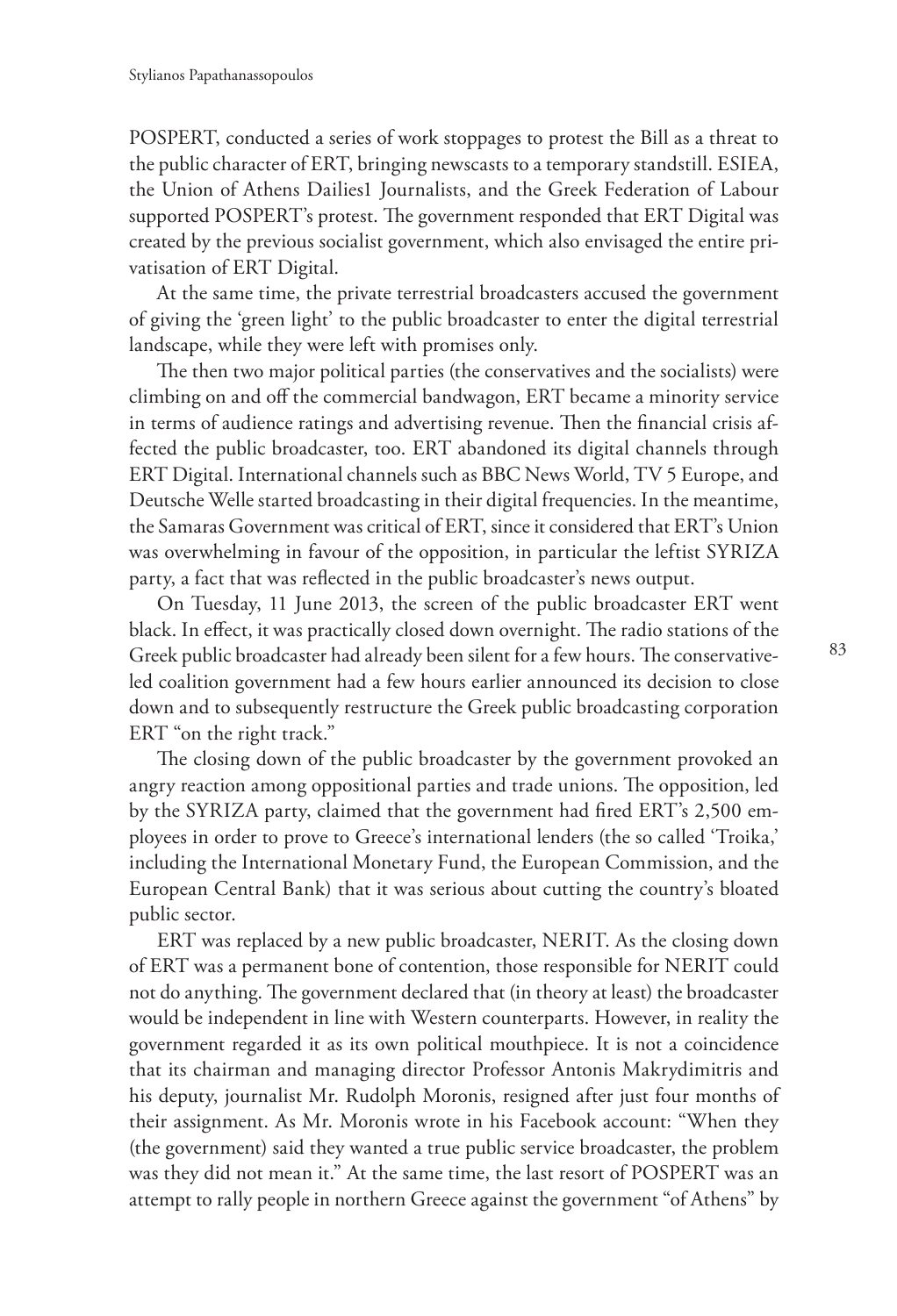staging a month-long sit-in at the studios used by ERT's Thessaloniki channel ET3. They used the ET3 equipment for their pirate programming, relayed by ESIEA's website and accused the government of attempting to stifle the voice of the north. While the conservative government stated that the second NERIT channel would be based in Thessaloniki, SYRIZA said that it would restore ERT as it used to be if and when it comes to power.

On 11 July 2015, employees of Greece's state television ERT hugged each other and cried as the channel aired its first broadcast in two years after it had been shut down. Prime Minister Alexis Tsipras made its re-opening one of his priorities as part of efforts to roll back cuts demanded by the lenders, and called it "a great victory for democracy." The government re-employed all of the roughly 2,500 staff who had been made redundant, including 600 journalists, at a cost of about 30 million euros a year. The previous government had shut down ERT as a move to appease the country's lenders, who claimed that Greece had an overextended public sector that had to be cut.

 After a year of ERT's new full operation, the public broadcaster's audience ratings remain low (approximately 11 per cent of the television market share for the three channels). Several months after returning to the airwaves, ERT issued an open call for new programming—a faint ray of light for the struggling industry. Needless to say, all key radio and television appointees were once again politically sympathetic of or affiliated to the SYRIZA-led coalition government.

#### **5. The politics of digital television**

In August 2008, the then conservative government requested private broadcasters to participate, in effect to take the lead, in the digital switch-over. According to the New Act on Concentration and Licensing of Media Undertakings of 2007, private analogue television broadcasters were encouraged to collaborate with the public broadcaster ERT in forming a single multiplex operator company that would act as the network operator for the whole Greek Digital Terrestrial Platform. In effect, the government aimed to use private broadcasters as the drivers of the digital development. The components of that digital television policy as well as the adoption of flexible, effective procedures regarding the granting of the digital licences aimed at the finalisation of the Greek digital map.

In July 2009, Digea Digital Provider S.A. was officially named as the DTT network provider for the seven main Greek private television channels (Mega, ANT1, Alpha, Alter, Star, Macedonia TV, and SKAI). Broadcasts from Digea began in the summer of 2009 and gradually have spread in many regions of the country until the full digitalisation of the terrestrial frequencies (November 2014).

But little was done. The next, socialist, government was faced with the worst economic crisis, and in practice seemed to have postponed any initiative in this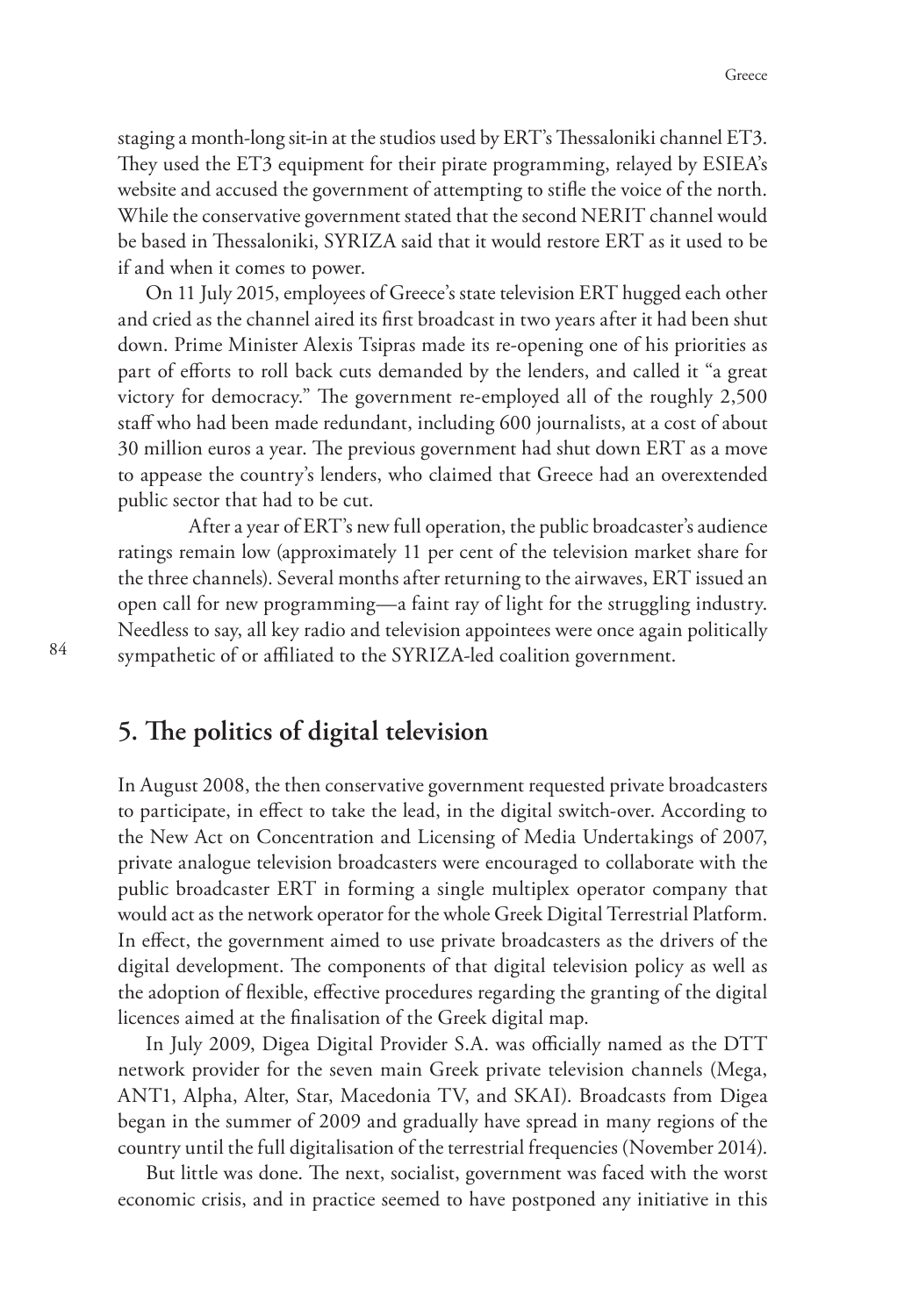area by the public broadcaster. In effect, in March 2012, the then socialist-led coalition government decided to close down ERT's digital arm, ERT Digital, along with its three digital channels. In an unprecedented move, the government decided to broadcast BBC World, Deutsche Welle, Euronews and TV5 Europe in their frequencies and, in practice, left the development of DTT entirely to the private broadcasters (Papathanassopoulos 2014b).

In October 2015, the Greek Parliament passed an overhaul of the country's licensing system for private television, a reform the governing Syriza party saw as part of its quest to take on Greece's business conglomerates and tycoons.

The new legislation foresees how licenses will be issued, how long they will be valid for, and under what circumstances they can be revoked, among other conditions. New licenses will be valid for ten years. The cost of procuring a license and the maximum number of employees that can be hired by each channel will vary depending on the content of the network. Broadcasters of national reach and general content must have a personnel of at least of 400, and national thematic content channels must have at least 200 employees. National television channels of non-informative content can employ up to 50 and regional ones up to 20 people.

The opposition parties attacked the government over the bill, arguing that it gave too much power to the minister responsible for media to decide on the license bids (currently Mr. Nikos Pappas, a close aide to PM Tsipras). With most of Greece's private media already in considerable debt and with advertising revenues shrinking, the television industry feared investors would steer clear of the sector.

But Syriza and New Democracy could not agree on the board members of the country's regulatory body, the National Broadcasting Council (ESR). The Syriza– Independent Greeks coalition was hoping to appoint a new ESR board, as the body is due to oversee the launch of a tender process for new broadcasting licenses. However, New Democracy and other opposition parties rejected the candidates put forward by the coalition. Sources said that the government may now seek to pass new legislation allowing the cabinet to launch the tender.

In order to make its decision more 'scientific,' the government ordered a study from the European University Institute in Florence on the number of licenses, which concluded that Greece could issue up to four television licences for private television channels broadcasting nationwide. The study pointed out that—since each multiplex can carry at most two HD channels—the total number of private channels broadcasting nationally in Greece could be up to four.

Eventually, the coalition government's controversial television licensing amendment was approved in Parliament on Thursday, 11 June 2016, with 154 MPs supporting the initiative, while 102 opposition MPs (from the ranks of New Democracy, PASOK, The River and Union of Centrists) voting against it and 14 (from KKE and Golden Dawn) voting present.

During the debate that preceded the vote, the government and the opposition parties accused each other, with PM Tsipras claiming that the legislative amend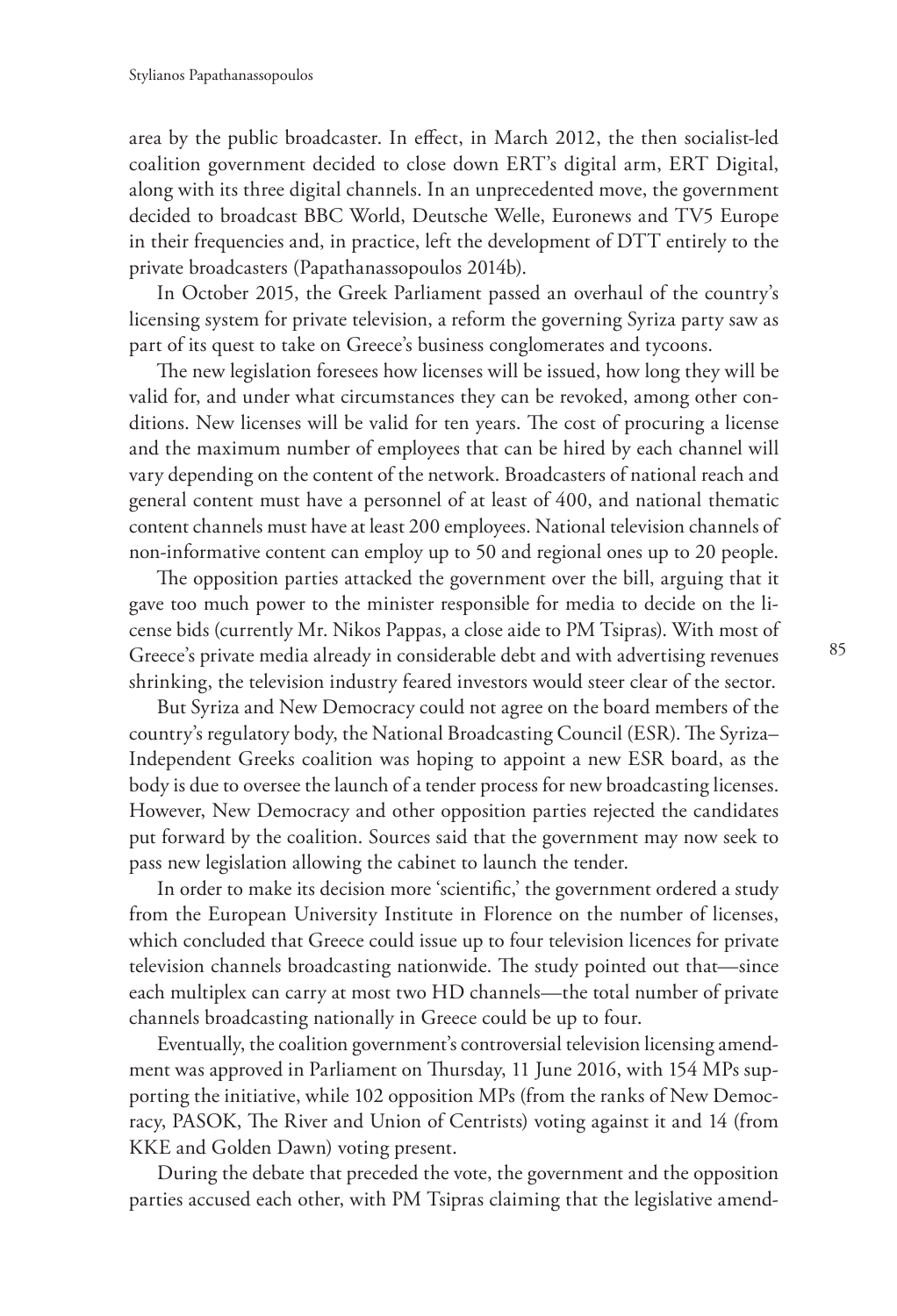ment aims to rid the media sector of corruption and vested interests, while the opposition parties countering that the aim was to control the media.

The main opposition leader Kyriakos Mitsotakis responded that the Prime Minister represented vested interests and was "more old than old," and accused the government of attempting to "disorientate." Similarly, PASOK's leader Fofi Gennimata argued that the government's amendment bill was anti-constitutional. She added that "it is one thing to put some order [in the media sector] and another to want to determine [it]."

The managing board of Greece's largest journalist union ESIEA expressed its concern over the development, while demanding that rules to ensure transparency in media ownership be introduced.

#### **6. Concluding remarks**

Most Greek politicians claim that control over the media equals political power. The deregulation, commercialisation and privatisation of the media and the dominance of television in the Greek media universe for news and entertainment forced politicians and political parties to adopt the media logic. Greek politicians have come to realise that they are more vulnerable than they were in the past. Former Prime Minister and father of the current leader of New Democracy Constantine Mitsotakis once accused the "web of interests of media publishers" of being the main reason that he lost power. Ex-chairman of the Hellenic Parliament and MP of PASOK Apostolos Kaklamanis has attacked the media many times, especially their owners, on the grounds that they were using their channels to promote their own business interests. Similar statements have been made by other politicians. Even PM Tsipras in his speech delivered in parliament on television licences in February 2016 painted a clientelist relationship between businessmen "who are maintained and financed by banks in order to support politically bankrupt parties" and the two parties which have governed Greece for decades. "Now it is time for all those who lived like parasites and sucked all the power of Greek society to give their explanations and go through the cash register to pay their taxes, as well as all those who have sent their untaxed money overseas; for media owners to pay taxes and advertising fees, just like all businesses, and put some order in the media, just like in every other EU country" (quoted in *To Vima* 2015).

It could be argued that it is not a coincidence that television licenses have not been granted for 27 years. At the same time, the awarding of the licenses seems to have been used as a part of the domestic political game. During the administration of the conservative government (April 1990–October 1993), announcements of license awards usually followed political disputes, especially with radio stations. When the late Andreas Papandreou came to power after the 1993 legislative elections, his government announced that it would re-examine the whole regulatory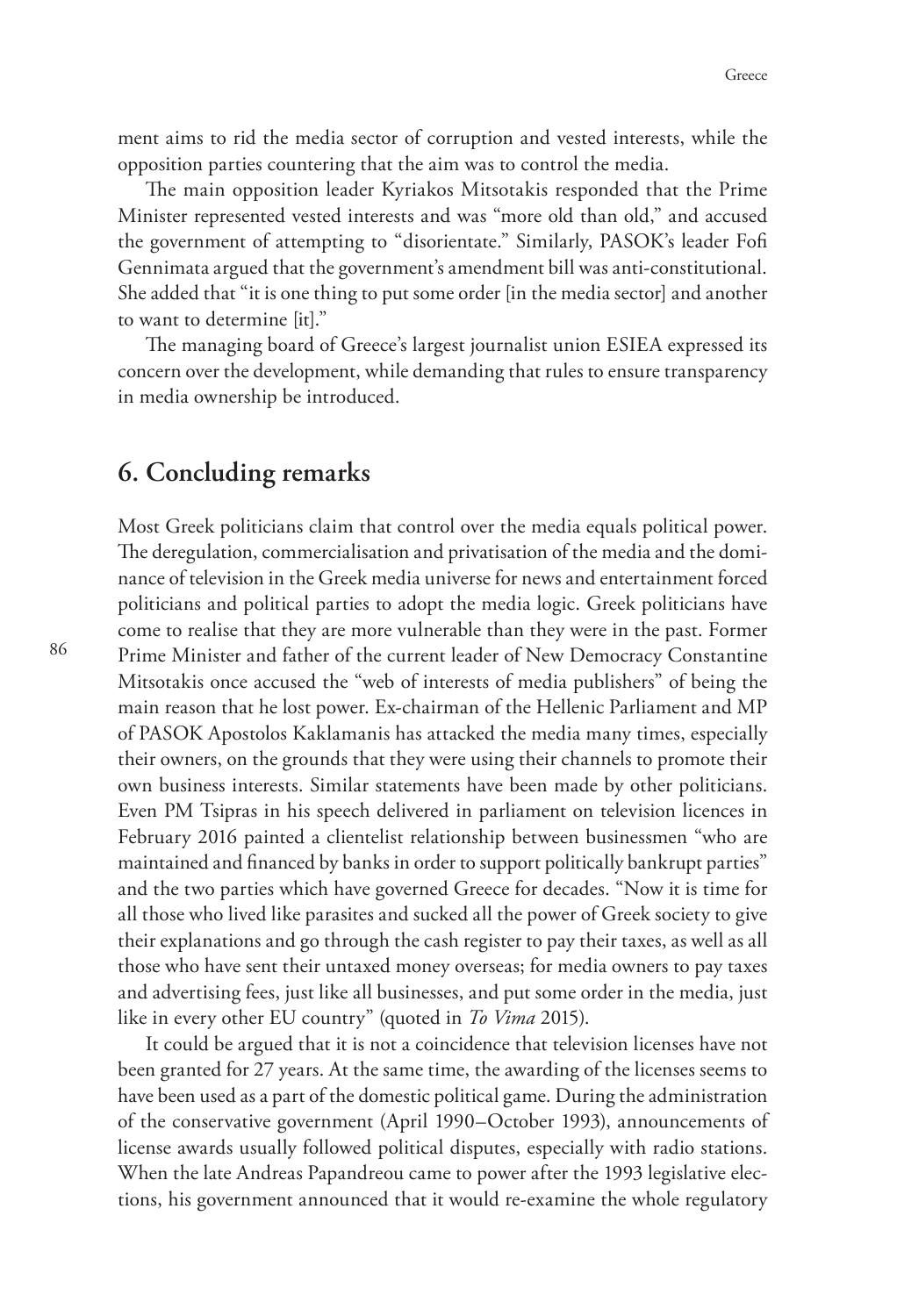environment as well as the licenses. But up to his death in 1996, no official government license was granted. His successor, the Simitis Government announced in the Spring of 1997 the allocation of frequencies for the Greek television domain. According to its action-plan, the so-called "order in the airwaves," the government would award new licenses and would require a re-evaluation of the existing ones, but nothing happened. Its successor, the conservative Karamanlis Government announced the digital map, while the then Prime Minister Costas Karamanlis called the owners of the mainstream media "the pimps of the Greek media system" (quoted in Konstadaras 2004).

Why this policy of non-action? The reason seems to be simple. Successive governments since 1989, the year of television deregulation, appear to have been playing an "on and off" game with television owners who also have other interests in the Greek economy. In effect, they seem to be saying "be nice to me so that you get an official license." It is not a coincidence that various governments passed relevant broadcasting laws which have not been implemented. Up to now, governments and politicians threaten to introduce legislation (for example, the Presidential Decree no. 214 of 1998, and the Law of Main Shareholder in 2005) which would control either the television licenses or media concentration, but these have either been lost in space or were against the EU regulations.

Today, it seems that we have entered a new era of "interplay" between media owners and politicians. In this new game, each party tries to get tactical advantages because each needs the other. Here it is important to stress that it is not commercial motives alone that drive entrepreneurs and other business interests to enter small media markets such as those in Greece. To an extent, broadcasting is in this way similar to the press, where most newspapers are dependent on considerable yearly subsidies, bank loans, or on the wealth of their owners. The entry of businessmen and shipping owners and other business interests into the media scene has been an important way to influence public opinion and to exert pressure in the political arena for their business interests. For instance, the legislation initially required television channels to bid for ten-year licences via auctions, and proposed that nationally syndicated networks with general content offer at least eight million euros for license procurement, while networks with thematic content offer at least five million euros, and television channels without informative content offer at least two million euros. A few months later, in April 2016, Minister of State Nikos Pappas and Alternate Finance Minister Giorgos Houliarakis signed a joint ministerial decision setting the starting price for television license bids. According to the decision, television channels competing for one of the four national private television licenses would have to submit offers of three million euros or above when the competition is launched in the next few months.

It is obvious that the new government and its political allies want to have the upper hand in order either to put pressure on media owners and their vested interests in the Greek economy, or to form new alliances with other media owners and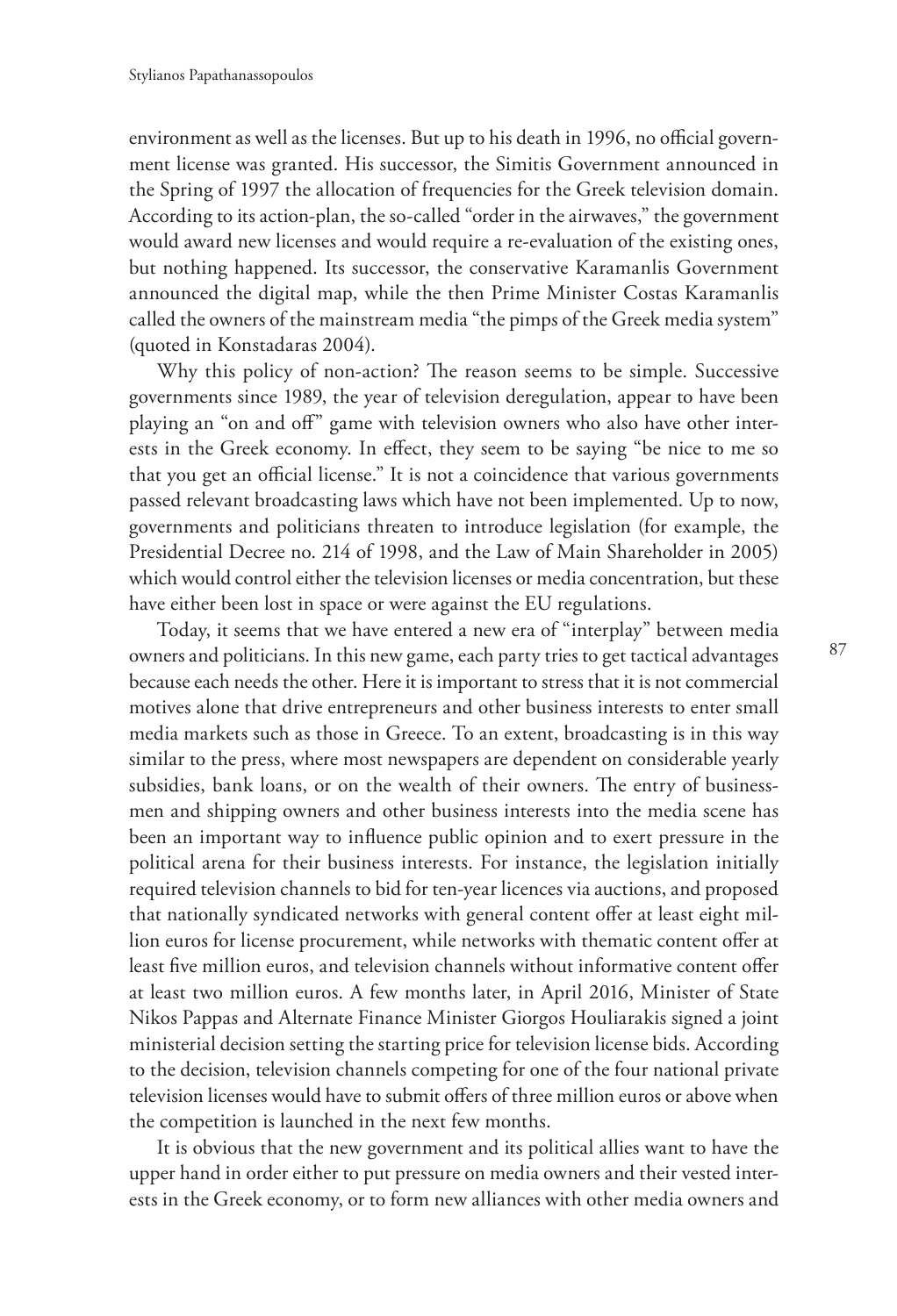vested interests. In the final analysis, the interplay between the two poles remains unchanged. At the same time, polls indicate that the Greek public appears to be increasingly cynical about both politicians and the media.

## **References**

- ADNA [Athens Daily Newspapers Association] (2016): *Circulation data.* http://www. eihea.gr/ (accessed 3 May 2016).
- Charalambis, Dimitris (1989): *Clientelist Linkages and Populism: Extra-Institutional Consensus Formation in the Greek Political System*. Athens: Exantas (in Greek).
- Charalambis, Dimitris (1996): Irrational contents of a formal rational system. In: *Society and Politics: Facets of the Third Hellenic Democracy 1974–1994,* ed. Chris Lyrintzis, Elias Nikolakopoulos & Dimitri A. Sotiropoulos, pp. 289–311. Athens: Themelio (in Greek).
- Demertzis, Nickos & Dimitris Charalambis (1993): Politics and Citizenship in Greece: Cultural and Structural Facets. *Journal of Modern Greek Studies*, vol. 11, no. 2, pp. 219–240.
- Diamandouros, Nikiforos P. (1993): Politics and Culture in Greece, 1974–91: An Interpretation. In: *Greece, 1981–89: The Populist Decade,* ed. Richard Clogg, pp. 1–25. London: The Macmillan Press.
- Featherstone, Kevin (1994): The challenge of liberalization: Parties and the state in Greece after the 1993 elections. *Democratization*, vol. 1, no. 2, pp. 280–294.
- Hallin, Daniel C. & Paolo Mancini (2004): *Comparing Media Systems; Three Models of Media and Politics.* Cambridge: Cambridge University Press.
- Hallin, Daniel C. & Stylianos Papathanassopoulos (2000): Political Clientelism and the Media: Southern Europe and Latin America in Comparative Perspective. *Media, Culture & Society*, vol. 24, no. 2, pp. 175–195.
- Komninou, Maria (1996): The Role of the Media in the Third Hellenic Republic. In: *Society and Politics: Facets of the Third Hellenic Democracy 1974–1994,* ed. Chris Lyrintzis, Elias Nikolakopoulos & Dimitri A. Sotiropoulos, pp. 219–246. Athens: Themelio (in Greek).
- Konstadaras, Nikos (2004): "Karamanlis in midstep", *Kathimerini*, 9 October 2004. http://www.ekathimerini.com/26418/article/ekathimerini/comment/karamanlis-inmidstep (accesed 20 February 2016).
- Korderas, D. (2012): The rise and the fall and the day after of a 'heavy' industry. *Marketing Week,* 24–26 November (accessed 3 May 2016).
- Koumarianou, Catherine (2005): The Evolution of the Greek Press 1780–1922. In: *The Greek Press from 1784 till today: Historical and Theoretical Approaches,* ed. Loukia Droulia, pp. 55–64. Athens: Institute of Neo-Hellenic Research (in Greek).
- Lanza, Orazio & Kostas A. Lavdas (2000): The Disentanglement of Interest Politics: Business Associability, the Parties and Policy in Italy and Greece. *European Journal of Political Research*, vol 37, pp. 203–235.